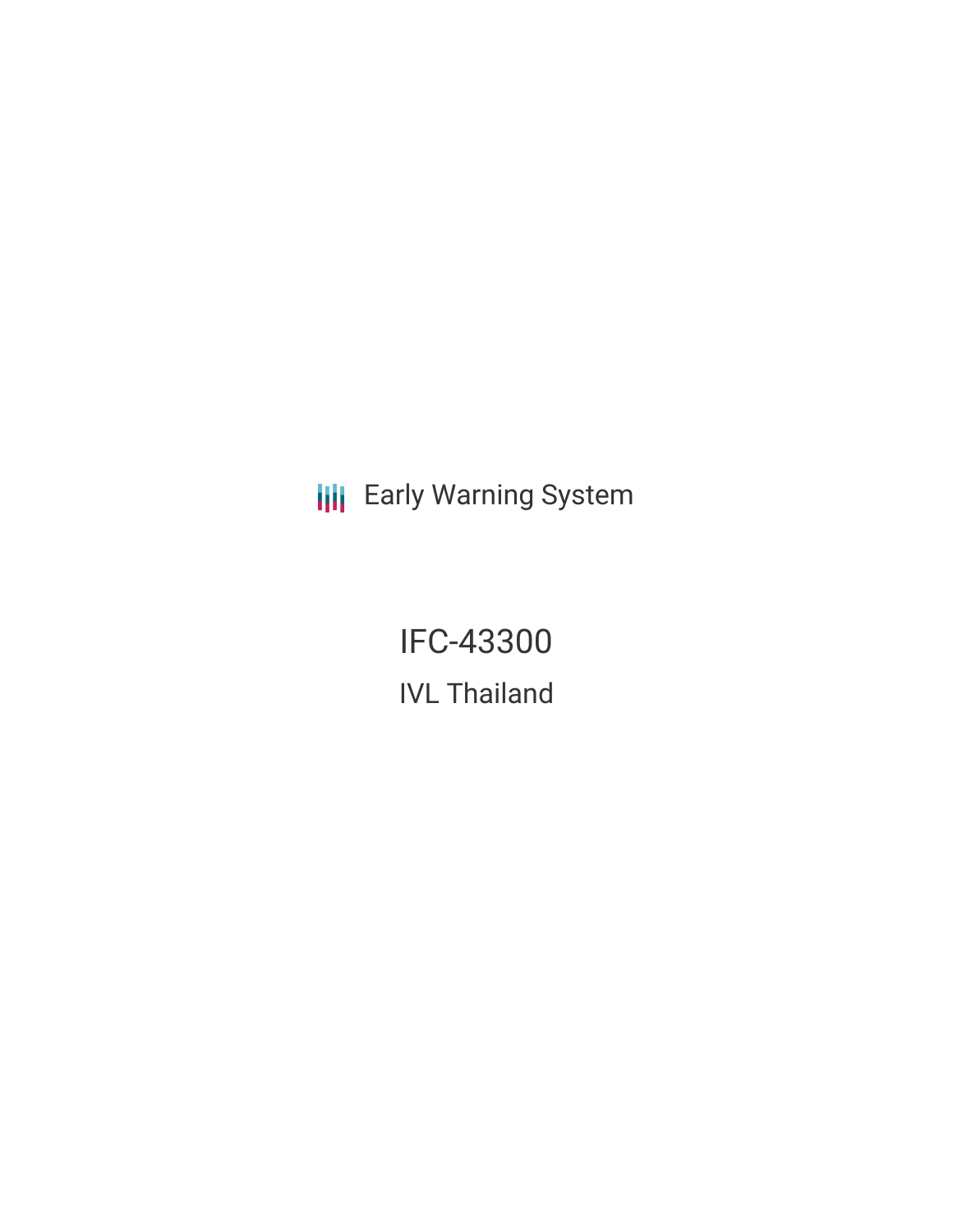# **Quick Facts**

朋

| <b>Countries</b>               | Brazil, India, Indonesia, Philippines, Thailand |  |  |  |
|--------------------------------|-------------------------------------------------|--|--|--|
| <b>Financial Institutions</b>  | International Finance Corporation (IFC)         |  |  |  |
| <b>Status</b>                  | Active                                          |  |  |  |
| <b>Bank Risk Rating</b>        | B                                               |  |  |  |
| <b>Voting Date</b>             | 2020-10-30                                      |  |  |  |
| <b>Borrower</b>                | Indorama Ventures Public Company Limited        |  |  |  |
| <b>Sectors</b>                 | Industry and Trade                              |  |  |  |
| <b>Investment Type(s)</b>      | Loan                                            |  |  |  |
| <b>Investment Amount (USD)</b> | \$150.00 million                                |  |  |  |
| <b>Project Cost (USD)</b>      | \$300.00 million                                |  |  |  |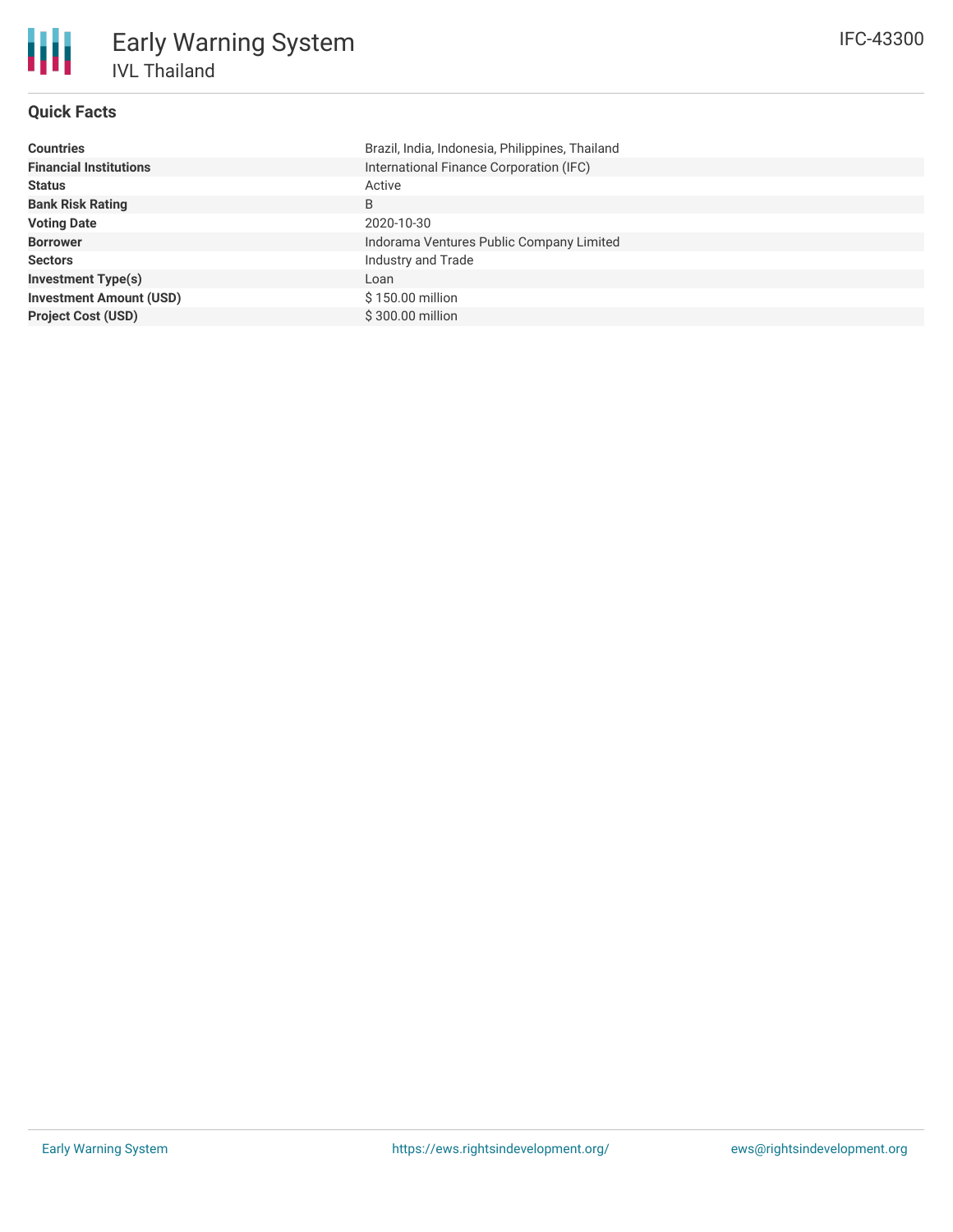

# **Project Description**

According to the bank's website, "The proposed investment is for up to US\$150 million equivalent in "A Loan" and mobilization of up to US\$150 million equivalent in "Parallel loans" to Indorama Ventures Global Services Limited ("IVGS" or the "Company").

IVGS, incorporated in Thailand is a subsidiary of Indorama Ventures Public Company Limited ("IVL" or the "Group"), is one of the world's leading petrochemicals producers, with a global manufacturing footprint across Africa, Asia Pacific, Europe and Americas. The company's portfolio comprises Integrated PET, Olefins, Fibers, Packaging and Specialty Chemicals. IVL is a leading global producer of resins with integrated operations in the polyethylene terephthalate ("PET") value chain."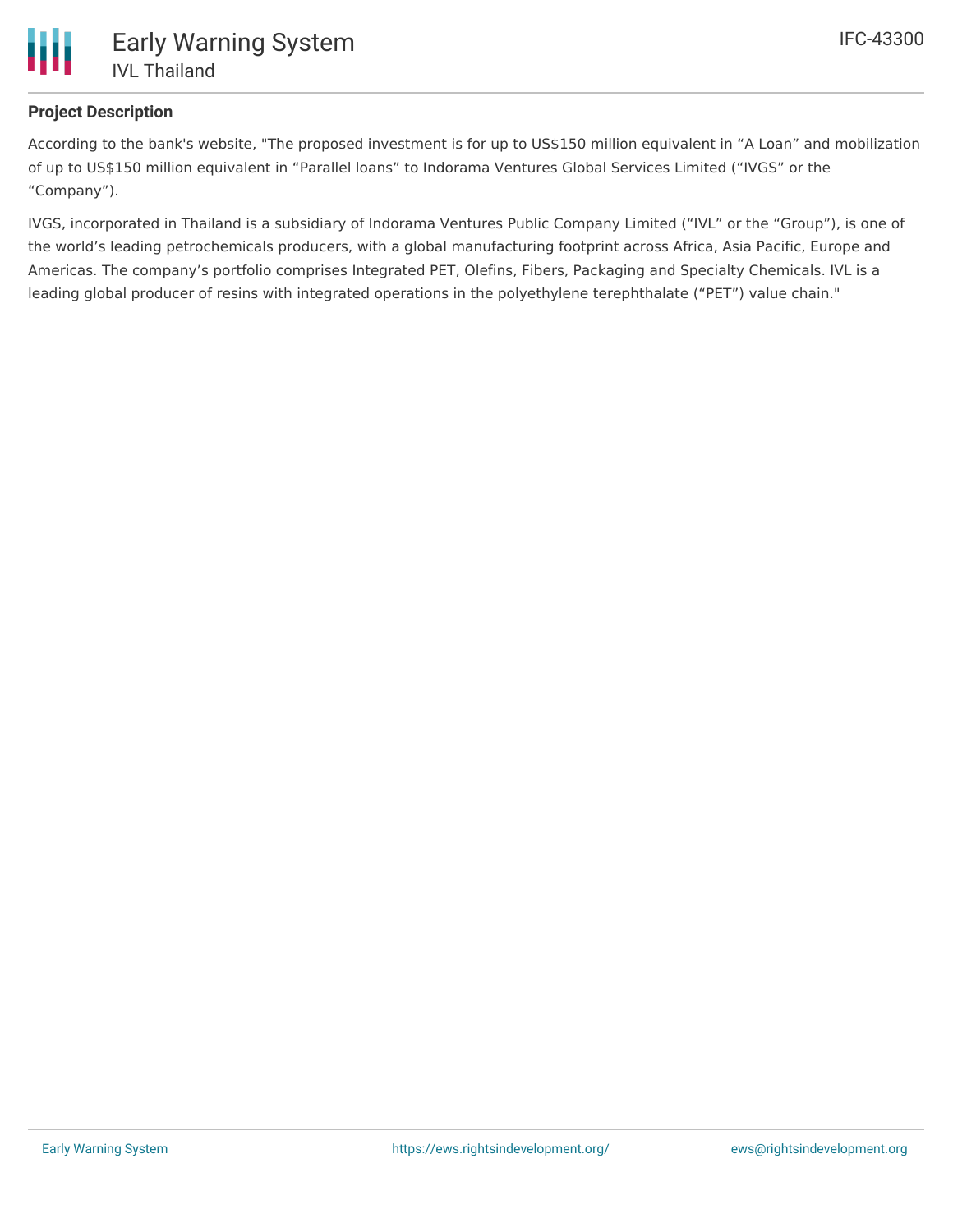### **Investment Description**

• International Finance Corporation (IFC)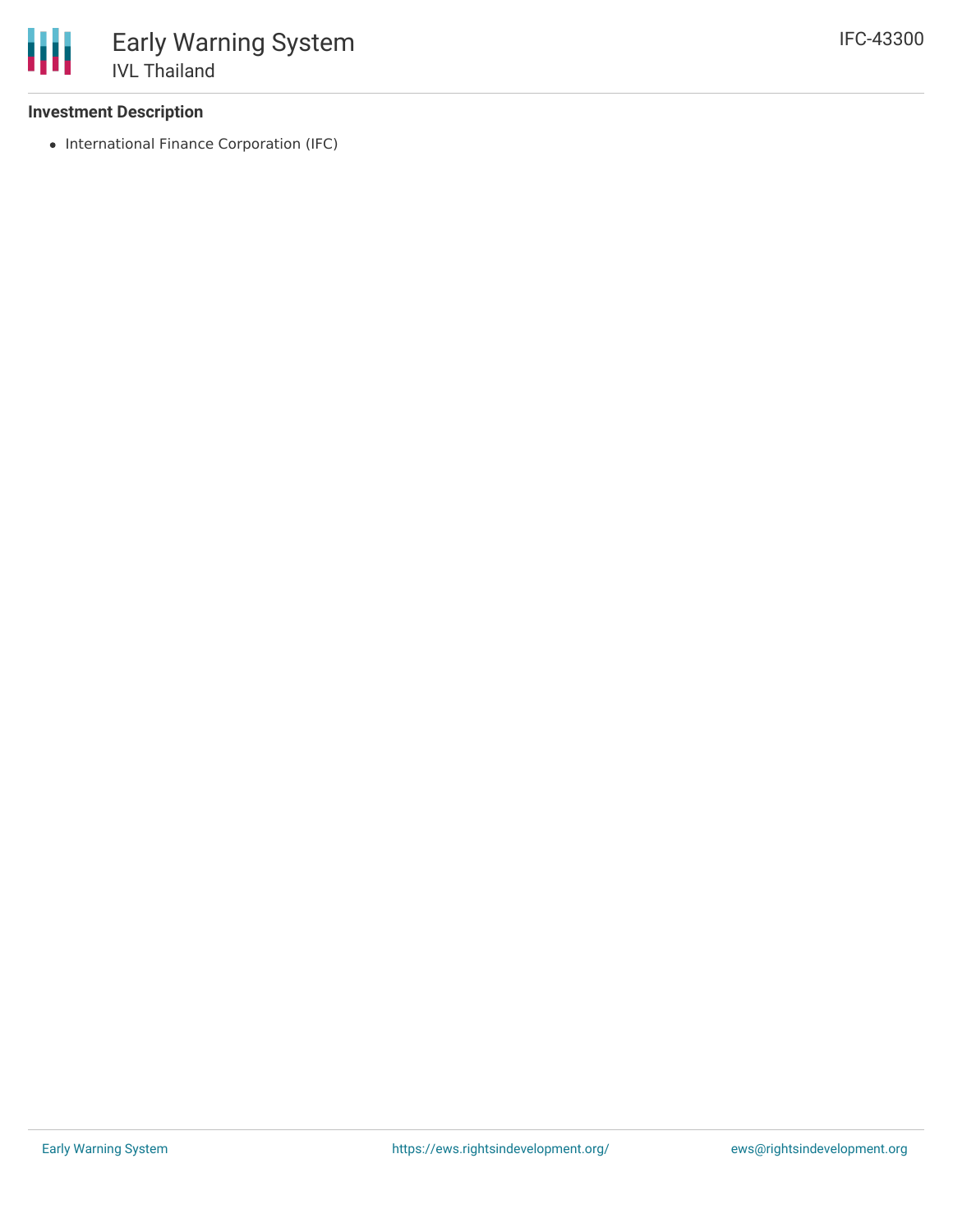

## **Private Actors Description**

According to the IFC, "IVL is a global intermediate petrochemical producer and one of the largest vertically integrated polyester value chain producers in the world, serving global brands in diversified end-use markets including food, beverages, mobility, personal care and health care. IVL is headquartered in Bangkok, Thailand, and geographically diversified with over 110 operating sites in 33 countries across five continents and employs over 24,000 employees.

IVL is a publicly listed on the Stock Exchange of Thailand. The Lohia Family (SP Lohia and his brother Aloke Lohia), are the largest shareholders of IVL with a 64.75% holding while the balance 35.25% of the shares are held by institutional and retail shareholders."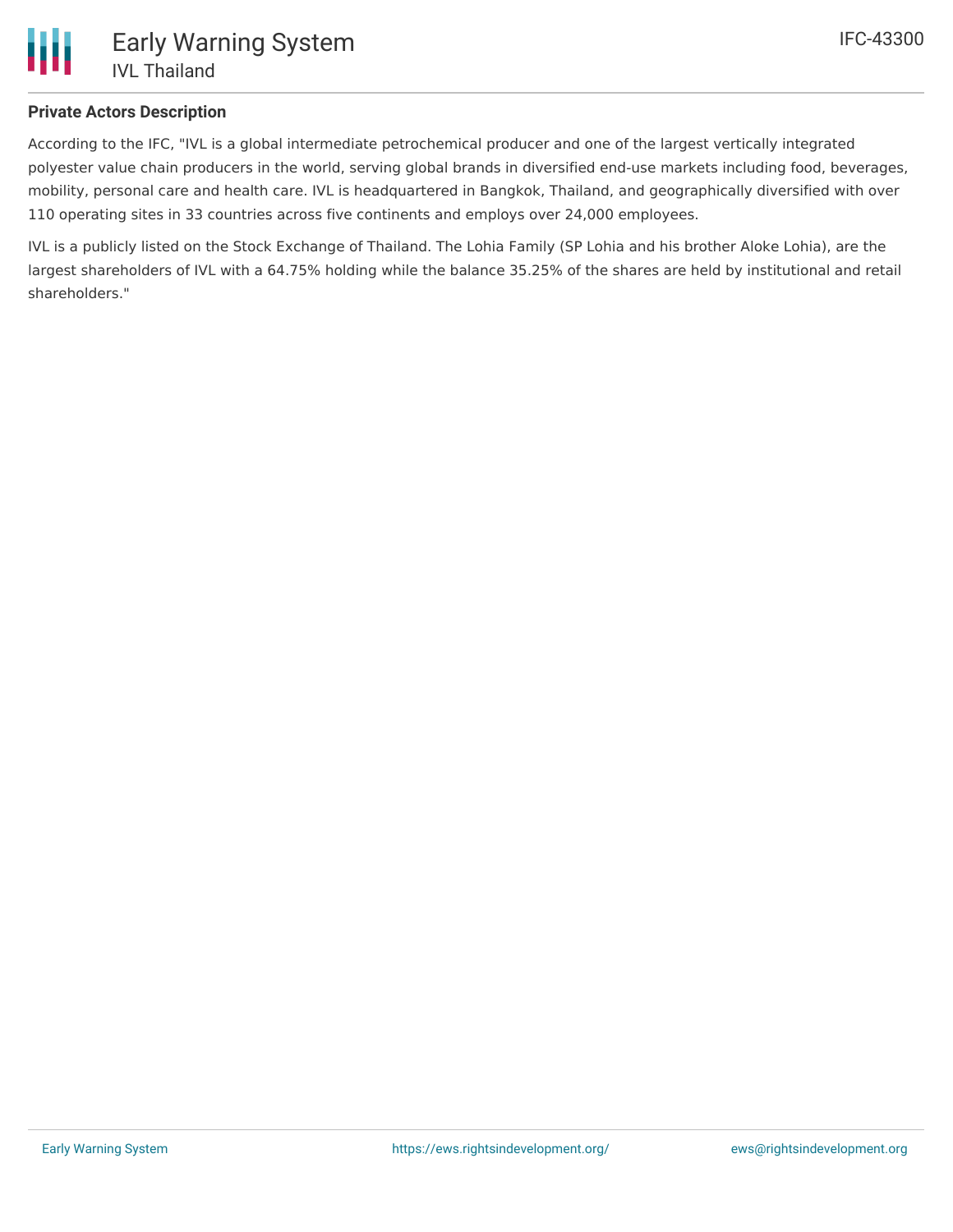

| <b>Private Actor 1</b>   | <b>Private Actor</b><br>1 Role | <b>Private Actor</b><br>. Sector | <b>Relation</b> | <b>Private Actor 2</b>                   | <b>Private Actor</b><br>2 Role | <b>Private Actor</b><br>2 Sector |
|--------------------------|--------------------------------|----------------------------------|-----------------|------------------------------------------|--------------------------------|----------------------------------|
| $\overline{\phantom{0}}$ |                                | $\overline{\phantom{0}}$         | $\sim$          | Indorama Ventures Public Company Limited | Client                         | $-$                              |